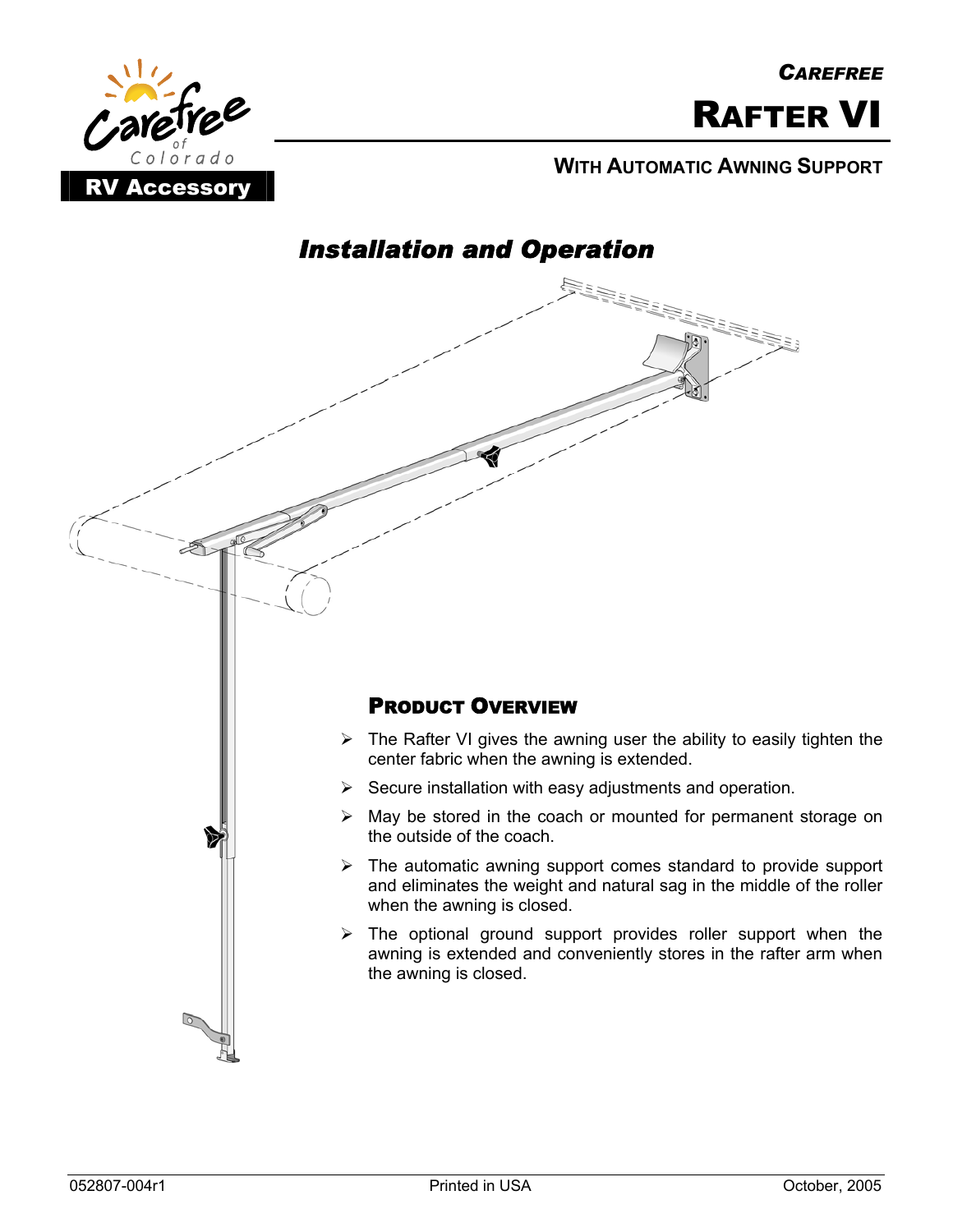# TABLE OF CONTENTS

#### SAFETY INFORMATION

# **AWARNING**

**A WARNING INDICATES A POTENTIALLY HAZARDOUS SITUATION WHICH , IF NOT AVOIDED, COULD RESULT IN DEATH OR SERIOUS INJURY AND/OR MAJOR PROPERTY DAMAGE.** 

#### **ACAUTION**

**A CAUTION INDICATES A POTENTIALLY HAZARDOUS SITUATION THAT MAY CAUSE MINOR TO MODERATE PERSONAL INJURY AND/OR PROPERTY DAMAGE. IT MAY ALSO BE USED TO ALERT AGAINST UNSAFE PRACTICES.** 

**NOTE: A note indicates further information about a product, part, or step.** 

*Tip: A tip provides helpful suggestions.* 

#### Safety Notes:

- Always wear appropriate safety equipment (i.e. goggles).
- Always use appropriate lifting devices and/or helpers when lifting or holding heavy objects.
- When using fasteners, use care to not over tighten. Soft materials such as fiberglass and aluminum can be "stripped out" and lose the ability to grip.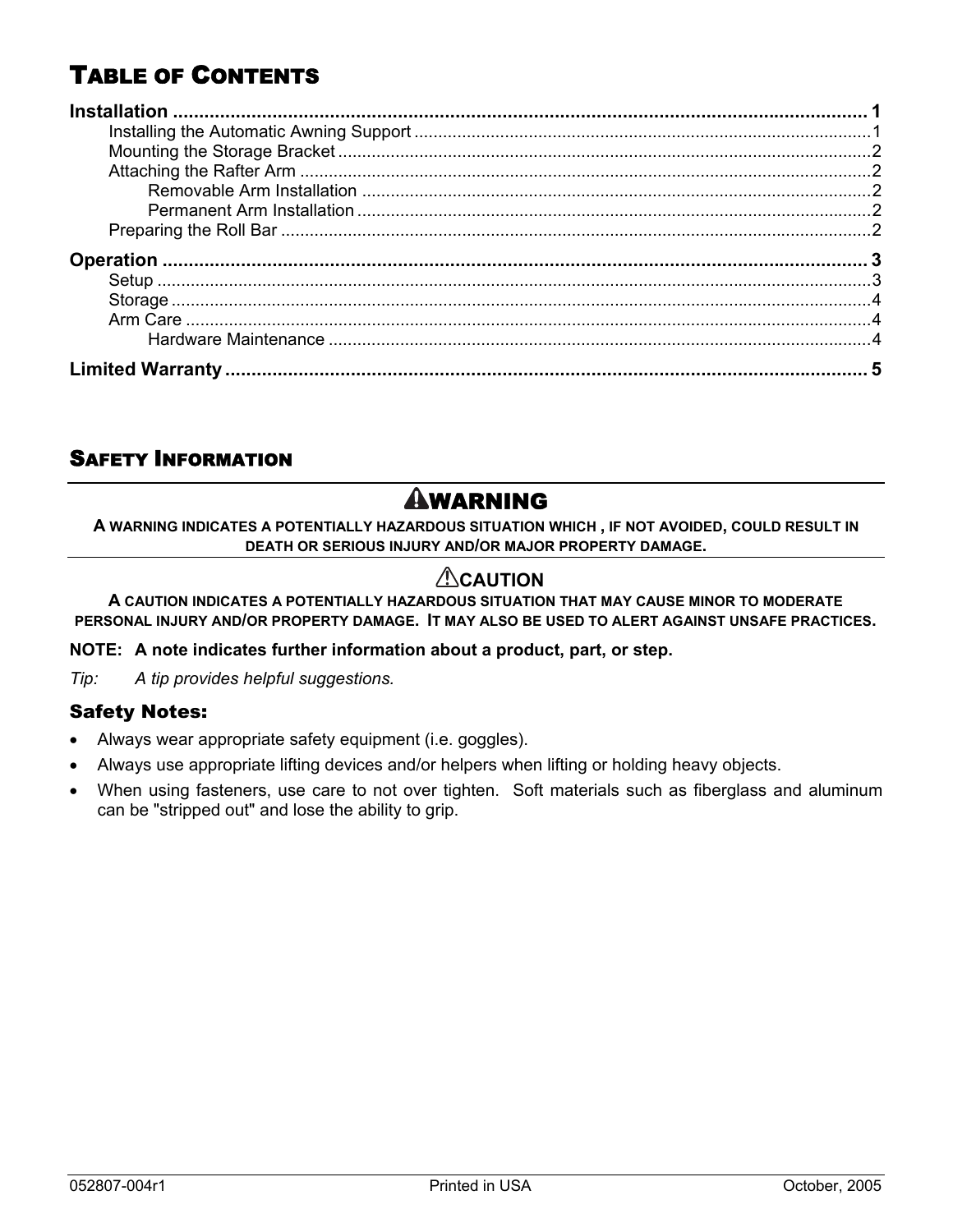<span id="page-2-0"></span>**NOTE: If the support is to be mounted for storage on the outside of the coach, the installation requires a minimum flat mounting surface of 72" measured vertically from the awning rail. Refer to page [2](#page-3-0).** 

#### INSTALLING THE AUTOMATIC AWNING SUPPORT

1. If open, close the awning.



**Figure 1. Installing the Awning Support.** 

- 2. Temporarily attach the cradle to the support bracket using the supplied screw and acorn nut.
- 3. Position cradle and bracket beneath the roller as shown.
	- For vinyl awnings: Press the cradle and bracket upward until the cradle is seated against the fabric.
	- For awnings with alumaguard: Press the cradle and bracket upward until the slack in the metal slats of the alumaguard is removed.

#### **ALCAUTION**

**DO NOT LIFT THE SUPPORT SO THAT THE ROLLER TUBE IS IN TENSION. DOING SO CAN CAUSE THE SUPPORT TO INTERFER WITH PROPER OPERATION OF THE AWNING AND CAUSE DAMAGE TO THE SUPPORT AND/OR ALUMAGUARD METAL WRAP IF INSTALLED.** 

- 4. Mark the position of the lower center mounting hole of the support bracket. Set the cradle and bracket aside.
- 5. Open the awning and raise it to the highest pitch. This is to provide access clearance to attach the components.
- 6. Align the backing plate with the mark made previously. Ensure that the plate is perpendicular to the awning rail.
- 7. Using the backing plate as a template, drill 4 7/32" holes through the corners and into the coach wall.
- 8. Attach the plate using 4 moly rivets.
- 9. Through the two center holes of the plate, drill two 3/16" pilot holes.
- 10. Remove the cradle from the support.
- 11. Attach the support bracket to the backing plate and coach wall using two 1/4 x 1 1/2 screws.
- 12. Attach the cradle to the support bracket using the supplied screw, lock washer and cap nut. Tighten the nut fully.
	- *Tip: Lightly spray the mounting holes of the cradle and the shaft of the screw with a dry silicone lubricant before assembling.*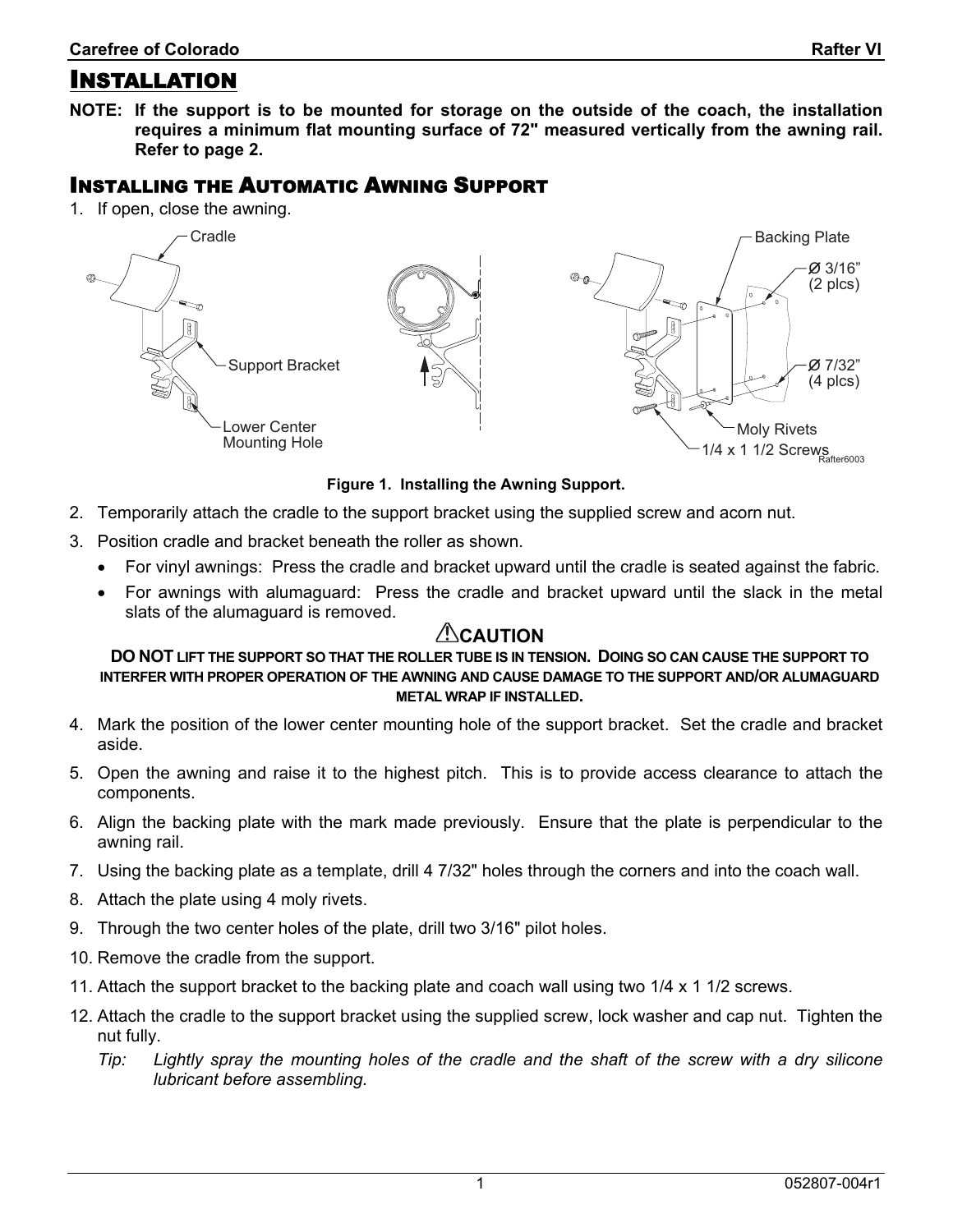#### <span id="page-3-0"></span>MOUNTING THE STORAGE BRACKET

The storage bracket is used to secure the rafter arm when the arm is not being used. The bracket is required when the rafter arms are permanently attached to the outside of the vehicle.

- 1. Use a non-permanent method of marking; draw a vertical line down from the center of the support bracket.
- 2. Center the storage bracket on the line and at the floor line of the vehicle. Confirm that the minimum distance from the awning rail to the bottom of the storage bracket is 72". If necessary, adjust the support vertically to meet the minimum dimension.
- 3. Using the bracket as a template, drill two 3/16" pilot holes into the mounting surface.
- 4. Attach the storage bracket using two (2) 1/4 x 1 1/2 screws.

## ATTACHING THE RAFTER ARM

The support bracket is designed to allow two methods of mounting the rafter arm. The arm can be removable for storage in the vehicle or the arm can be mounted for permanent storage on the outside. **Figure 2. Mounting the Storage Bracket.** 

#### *Removable Arm Installation*



**Figure 3. Removable Arm Installation.** 

- 1. Attach the rubber bushing inside the upper channel using the supplied screw and lock nut.
- 2. Holding the arm at 45 degrees, press the rubber bushing into the large slot of the support bracket.

#### PREPARING THE ROLL BAR

- 1. Extend the awning per the awning instructions.
- 2. Swing the rafter arm up to the roll bar. It will be necessary to loosen the black adjustment knob to extend the arm out. Ensure that the arm is horizontally perpendicular to the coach and mark the location of the pin on the rollbar.
- 3. At the mark in step 2, measure down 1/2" from the slot with the fabric.
- 4. Drill a 5/16" hole into the rollbar. Use care to not damage the fabric.
- 5. Clean and deburr the hole to remove any debris and sharp pieces of exposed aluminum.

# *Permanent Arm Installation*



**Figure 4. Permanent Arm Installation.** 

- 1. Remove the screw and nut if installed.
- 2. Slide the end of the rafter arm over the bracket and align the channel holes with the small slot in the support.
- 3. Attach the arm using the supplied screw and lock nut.



**Figure 5. Drilling the Roll Bar.** 

# Storage Bracket Rafter6001

# 72"  $\text{Support} \sim \text{Minimum}$ Bracket (ref) 1/4 x 1 1/2 Screws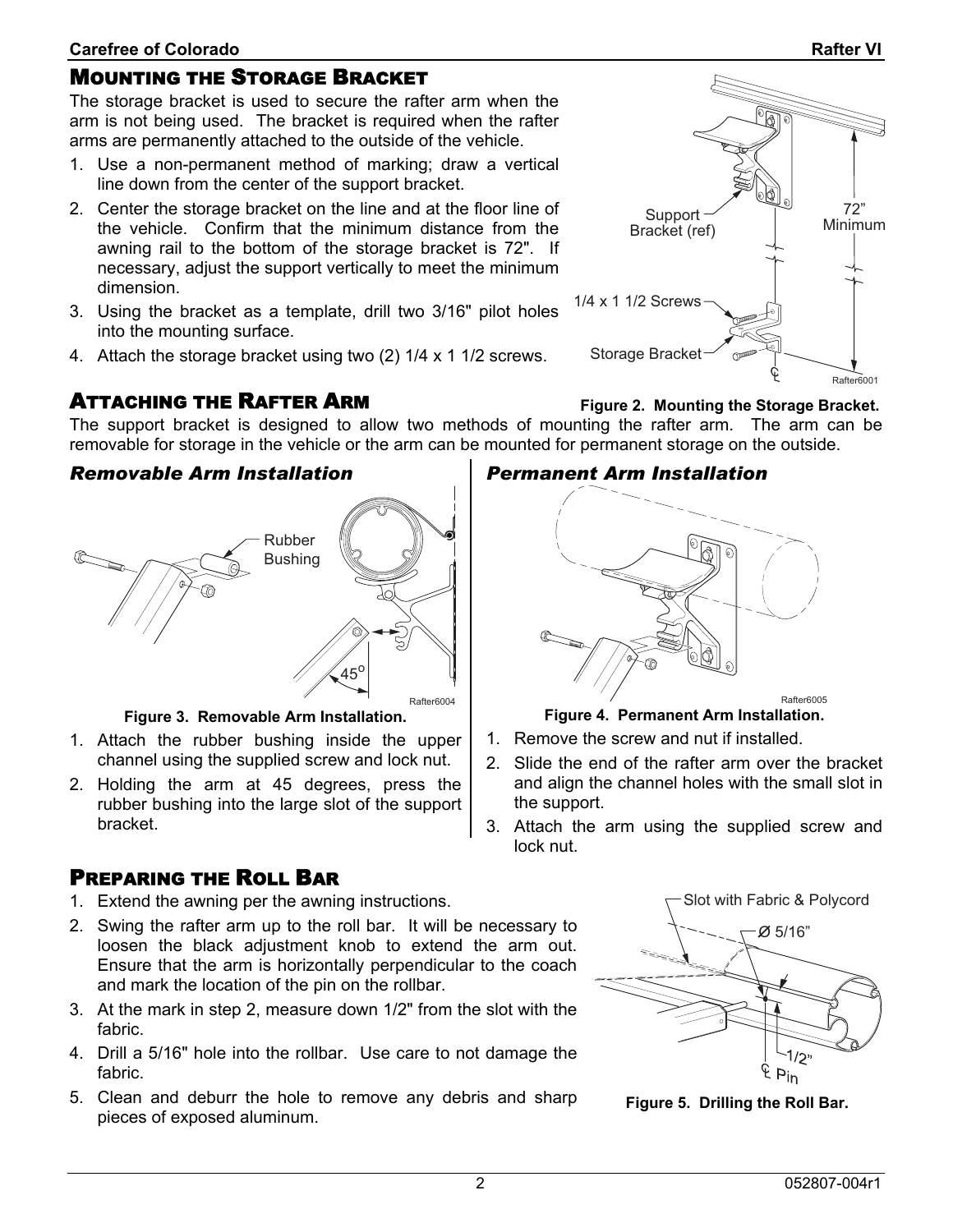# <span id="page-4-0"></span>OPERATION **SETUP** Locking Knob  $45^{\tilde{0}}$ Tension Handle Removable Installation  $O^{\mathcal{C}}$ Pin Open Locking Knob Tension Handle  $\widetilde{\mathbb{Z}}$ Locking Knob

 $\text{Storage Bracket}$   $\text{[} \parallel \text{[} \parallel \text{[} \parallel \text{[} \parallel \text{[} \parallel \text{[} \parallel \text{[} \parallel \text{[} \parallel \text{[} \parallel \text{[} \parallel \text{[} \parallel \text{[} \parallel \text{[} \parallel \text{[} \parallel \text{[} \parallel \text{[} \parallel \text{[} \parallel \text{[} \parallel \text{[} \parallel \text{[} \parallel \text{[} \parallel \text{[} \parallel \text{[} \parallel \text{[} \parallel \text{[} \parallel \text{[} \parallel \text{[} \parallel \text{[} \parallel \text{[} \parallel \text{$ Carport Foot

#### **Figure 6. Setting Up the Rafter VI.**

1. Extend the awning completely according to the instructions with the awning.

#### 2. *For removable arms*:

Retaining<br>Strap

- Holding the arm at approximately 45° firmly press the rubber bushing (inside the channel) into the large slot of the support bracket.
- If the arm is equipped with the ground support, release the retaining strap and allow the support to rotate out of the arm.
- Loosen the locking knob on the arm.
- 3. *For permanent mount arms*:

Ground Support

- Loosen the locking knob on the arm and slide the pin up and out of the storage bracket.
- If the arm is equipped with the ground support, release the retaining strap and allow the support to rotate out of the arm.
- 4. Open the tension handle.
- 5. Rotate the arm up, slide the channel out and insert the pin into the hole in the awning roll bar. Tighten the arm locking knob.
- 6. Close the tension handle. If the handle does not close, loosen the locking knob and adjust the length of the rafter as required.

Permanent Installation

Rafter6002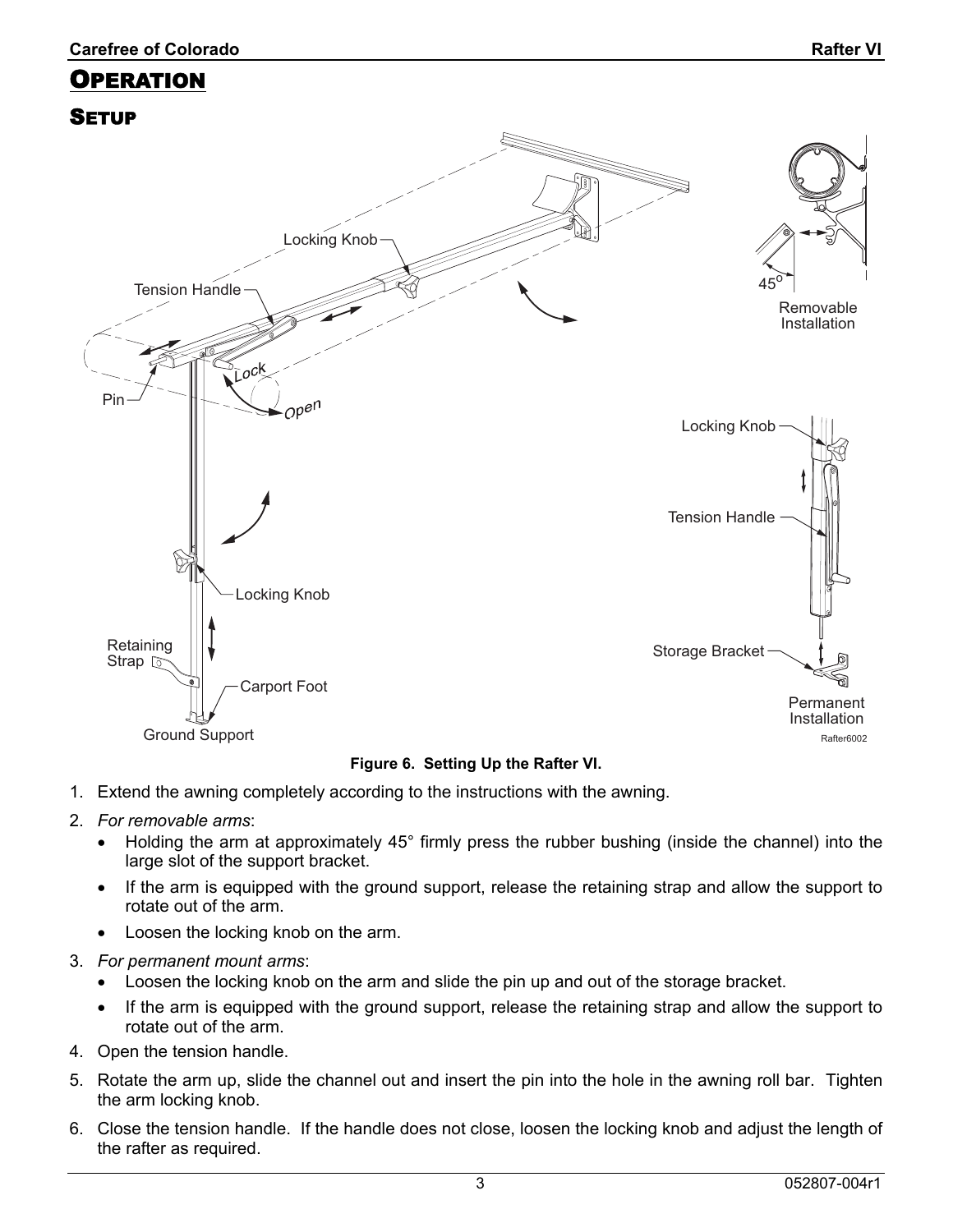#### **ACAUTION**

<span id="page-5-0"></span>**IF THE AWNING ARMS ARE TO BE PLACED IN THE CARPORT POSITION, THE FOLLOWING ITEMS MUST BE DONE TO PREVENT DAMAGE TO THE AWNING OR RAFTER,:** 

- **DO NOT LOCK (CLOSE) THE TENSION HANDLE UNTIL AFTER THE AWNING ARMS ARE SET.**
- **FOR AWNINGS WITH A ROLL BAR LOCK (I.E. THE CAREFREE SPIRIT OR FIESTA), THE LOCK MUST BE PLACED IN THE "CLOSE" POSITION WHILE THE AWNING ARMS ARE BEING SET IN THE CARPORT POSITION.**
- **AFTER SETTING THE ARMS IN THE CARPORT POSITION, SET THE ROLLBAR LOCK TO THE "OPEN" POSITION AND CLOSE THE TENSION HANDLE OF THE RAFTER.**
- 7. If the rafter is equipped with the ground support, rotate the ground support down and loosen the locking knob of the support.
- 8. Extend the support to the ground. While holding the foot on the ground, slightly lift the upper channel to place a LIGHT amount of tension on the rafter. Tighten the support's locking knob.
- 9. Secure the support to the ground with stakes.

#### STORAGE

- 1. Remove the ground stakes holding the vertical support.
- 2. Loosen the ground support locking knob, slide the lower channel into the upper channel and tighten the locking knob.
- 3. Open the tension handle of the rafter.
- 4. Loosen the locking knob and slide the rafter together.
- 5. *For removable arms*:
	- Close the tension handle.
	- Tighten the locking knob.
	- Hold the arm out at approximately 45° and sharply pull the arm from the upper support bracket.
	- Store the rafter in the vehicle.
- 6. *For permanent mount arms*:
	- Close the tension handle.
	- Rotate the vertical support into the rafter channel and secure with the retaining strap.
	- Rotate the arm down and place the pin into the storage bracket.
	- To avoid possible rattling, open the tension handle toward the coach, lift the upper channel then tighten the locking knob. Close the handle.

#### ARM CARE

The best method of keeping the arms and braces operating smoothly is to clean them. Dirt and debris can cause the channels not to slide easily.

Periodically wash out the channels with running water (i.e. a hose) to keep them clean. If the channels still do not slide easily, lightly spray the inside of the channels with a dry silicone lubricant after the arms have been cleaned and dried thoroughly.

#### *Hardware Maintenance*

- Replace any parts that become damaged.
- Periodically check all mounting hardware, screws, lags, etc., and re-tighten when necessary.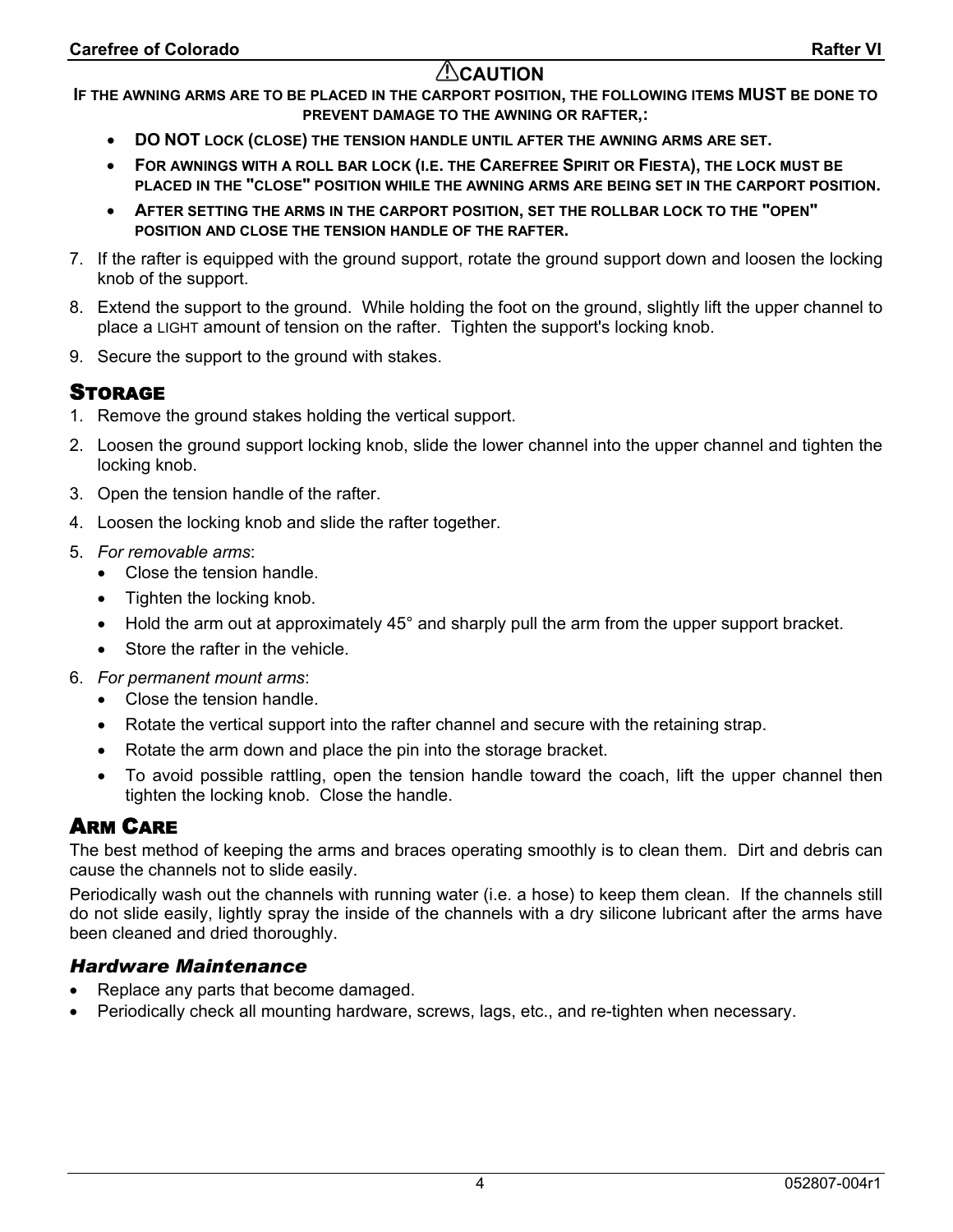### <span id="page-6-0"></span>LIMITED WARRANTY

Carefree of Colorado (hereafter referred to as Carefree) warrants to the FIRST retail Purchaser that the Rafter VI is free of defects in material and workmanship for one (1) year from original date of purchase.

This warranty does not apply to damages that are the result of improper installation, misuse or neglect. In addition, wear and fading from normal use is excluded from this coverage.

#### **WARRANTY CLAIM PROCEDURE**

- 1. Retain a copy of the original purchase receipt.
- 2. If the product is found defective within the warranty period, return the product along with the original purchase receipt to your qualified Carefree dealer.
- 3. All returns are for product replacement only. No returns for cash or credit are accepted.
- 4. Carefree does not cover any costs associated with delivery or return of the product.